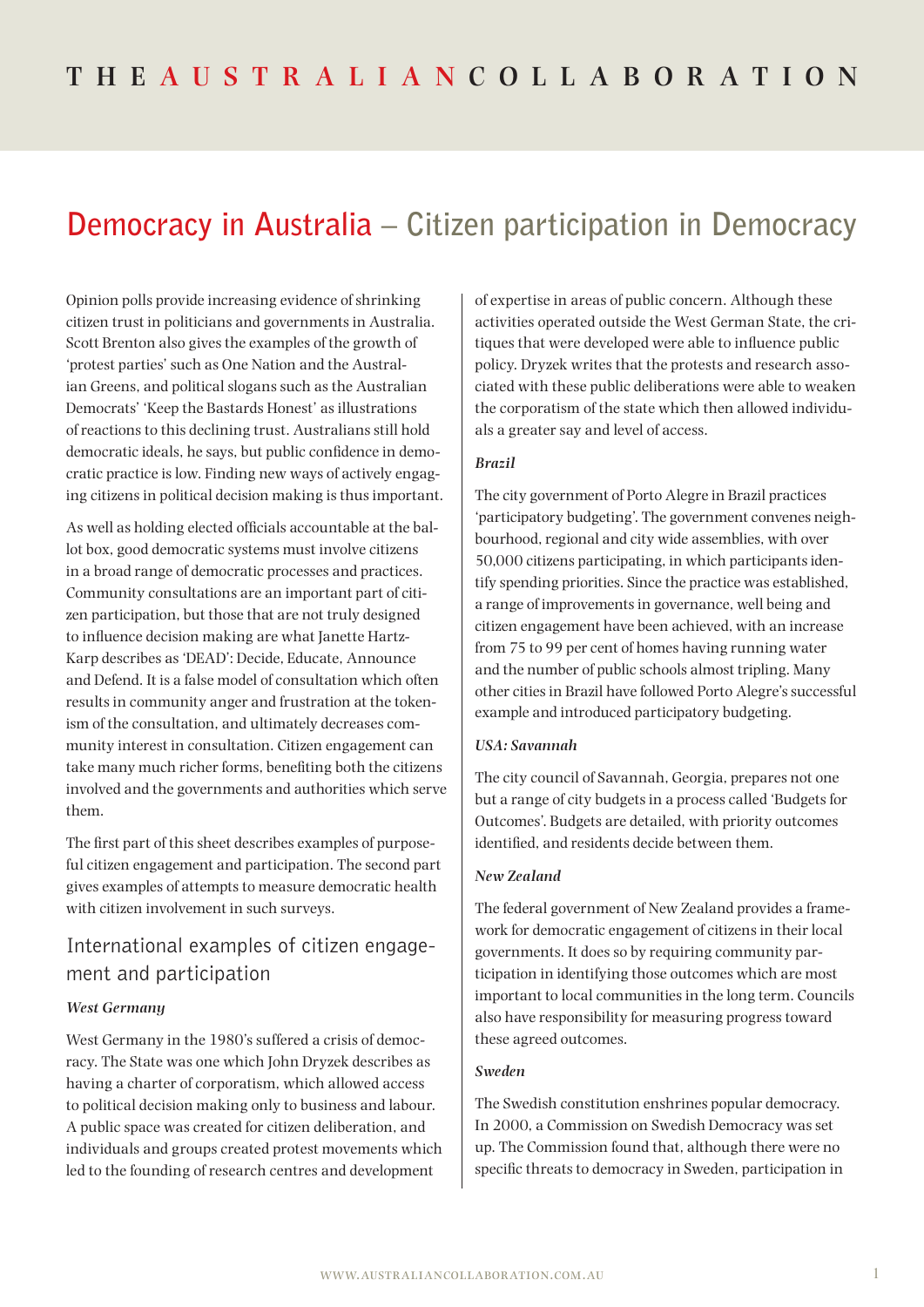democratic practice was low among young people. The Government responded with a broad public education and awareness campaign, increased accountability measures, and a review of internal governance checks.

# Australian examples of citizen engagement and participation

### *Reid Highway, Western Australia*

The Western Australian state government struggled with a decision on the site of a new freeway exit. Residents of the suburbs of the two proposed sites objected and began active protest campaigns. The Minister responsible instituted a 'citizens jury' process in the hope of resolving the issue.

Members of the jury were selected at random from both of the affected areas and provided with resources to come to their decision including advice from experts and representatives from a range of relevant areas. The aims and procedures were first agreed. They were to seek consensus and to prepare majority and minority reports in the event that the different parties could not agree. The Minister also agreed to conduct a pilot of the jury's decision, within budget limits. This agreement, according to Hartz-Karp, was highly influential as the jury members felt substantial responsibility to come to the right decision.

The jury recommended the solution that had originally been proposed by the department, but the result was that trust in the department was increased and residents felt more satisfied with the decision. During the work of the 'citizens jury', issues related to the decision were re-framed in a way that informed both residents and the department. Originally the parties had had different priorities; the priority for the department had been traffic management and for the residents safety.

#### *Tasmania Together*

Tasmania Together was a government program to develop a long term State plan, but with significant community participation and ownership. The program was led and monitored by an independent statutory authority. It began with a major community consultation which outlined 12 goals and 151 benchmarks to be monitored by the Progress Board of the project. The Board, established by an act of parliament, made regular progress reports and the act which created the Board was repealed at the end of

2012. The goals and benchmarks established by the Board will continue to be taken up by the Tasmania Together Unit within the government.

#### *newDemocracy's Citizen Parliament*

In February 2009, a group of 150 randomly selected citizens met to participate in a deliberative process to consider governance in Australia. They were supported by a reference panel and expert facilitators. The participants recommended changes in four areas; inclusion (the need for the political system to be made more inclusive, especially for various minority groups), disaffection (cynicism about and alienation from the system), contentment (greater engagement and approval of the way the system works and the citizen's place within it), and empowerment (stressing the need for more effective citizen participation in politics).

### *Victorian Local Government Associations - Connecting Communities, Strengthening Communities*

The VLGA is a peak body of local government leaders which works toward stronger community engagement and better local democracy. Under the above program it supports members of underrepresented communities to stand for local government, for example, by providing resources for women who would like to stand for election, and by providing information for new councillors who need support in their new roles. The VLGA provides guidance to councils in conducting high quality community consultation.

# International examples of the measurement of democratic health

While voting practices and public discourse may provide some indication of the level of democratic engagement, more detailed consideration is necessary of the level and nature of actual engagement.

## *Canada: Citizen based national progress measures and a democratic audit*

In the past decade, Canada has developed two projects with important implications for strengthening democracy.

#### *Canadian Democratic Audit*

In Canada in the 1990s, there was "substantial evidence that many Canadians were dissatisfied with the state of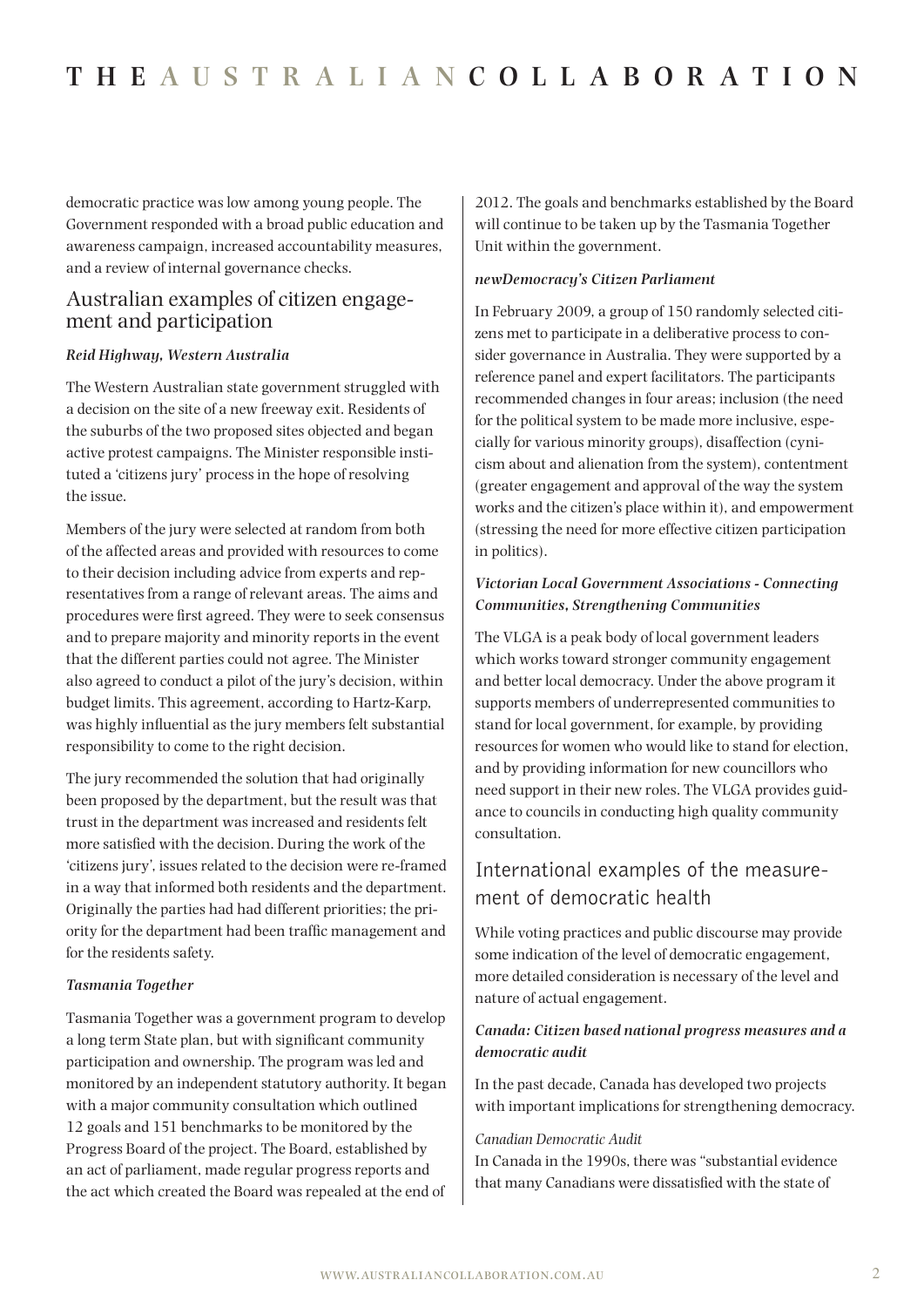the democratic practices and institutions" (Cross 2006:2). Voter turnout rates were at a record low, with the party system in upheaval. From 2001-2006 a team of Canadian political scientists conducted the Canadian Democratic Audit, a wide-ranging examination of democracy in Canada. Areas such as communications, the cabinet, elections, political parties, citizens, federation, advocacy groups and legislatures were analysed from the perspective of public participation, inclusiveness and responsiveness.

#### *Canadian Index of Wellbeing*

The Canadian Index of Wellbeing (CIW) is considered the world's leading example of a national system for the assessment of comprehensive, citizen-based progress and wellbeing measures. It began in 1999 with a national consultation of Canadian citizens to identify core national values and key aspects of wellbeing. The Index built a collaboration of representatives of community, universities, business and some government agencies, including the national statistics office of Canada. A structure with eight dimensions forms the framework for measuring the state of national engagement. The dimensions are: community vitality, democratic engagement, education, environment, healthy population, leisure and culture, living standards and time use. The Index has begun to generate comprehensive reports on the state of democratic engagement in Canada and forms the basis for discussion of key aspects of citizen engagement and the models available for increasing such engagement.

#### *IDEA*

The International Institute for Democracy and Electoral Assistance has developed a framework for auditing democracy which has been used in many countries. This framework measures citizen participation as a key feature of successful democracy and the organisation provides support related to a range of democratic issues.

#### *OECD*

The Organisation for Economic Co-operation and Development recognizes that, along with economic growth and social and environmental welfare, democratic health is necessary for progress. The Global Project of the OECD has developed a set of progress measures which aim to capture progress toward these broad goals. The OECD makes these tools available to governments and their agencies.

# Australian examples of the measurement of democratic health

#### *ABS MAP framework: democratic progress in Australia*

The Australian Bureau of Statistics (ABS) has made some progress towards a full development index by harnessing existing data under the title of 'Measures of Australia's Progress'. MAP captures elements of democracy, governance and citizenship as well as other social, environmental and economic trends. The ABS has committed to evolve MAP over time and includes new measures as data is available.

## *The Democratic Audit of Australia: the quality of Australian Democracy*

This project, initiated in 2002 and now based at Swinburne University, is one of the best national examples of the "democratic audit" approach. It is derived from the framework conceived by the International Institute for Democracy and Electoral Assistance (IDEA) in Stockholm, Sweden. It focuses on four key signs of a healthy democracy; political equality, popular control of government, civil liberties and human rights, and the quality of public deliberation. The project conducts assessments of Australian democracy based on these criteria.

#### *An Australian National Development Index*

The 2008 Australian 2020 summit proposed the development of a national development index as a key priority. The preparation of such an index would follow international trends to establish long term, consistent indicators of economic, social and environmental progress, including measures of social inclusion. The Government in part accepted this recommendation and committed to establishing a Social Inclusion Board which would manage an index along with related tasks. In May 2009, the Social Inclusion Board produced a report in which it proposed a set of indicators. These indicators include measures aimed at capturing Indigenous well-being with a focus on income, health and access to services. The index excludes measures of democracy or citizen participation.

Subsequently a group of non-government bodies including the Australian Conservation Foundation, the Australian Council of Social Service, the Australian Research Alliance for Children and Youth and several university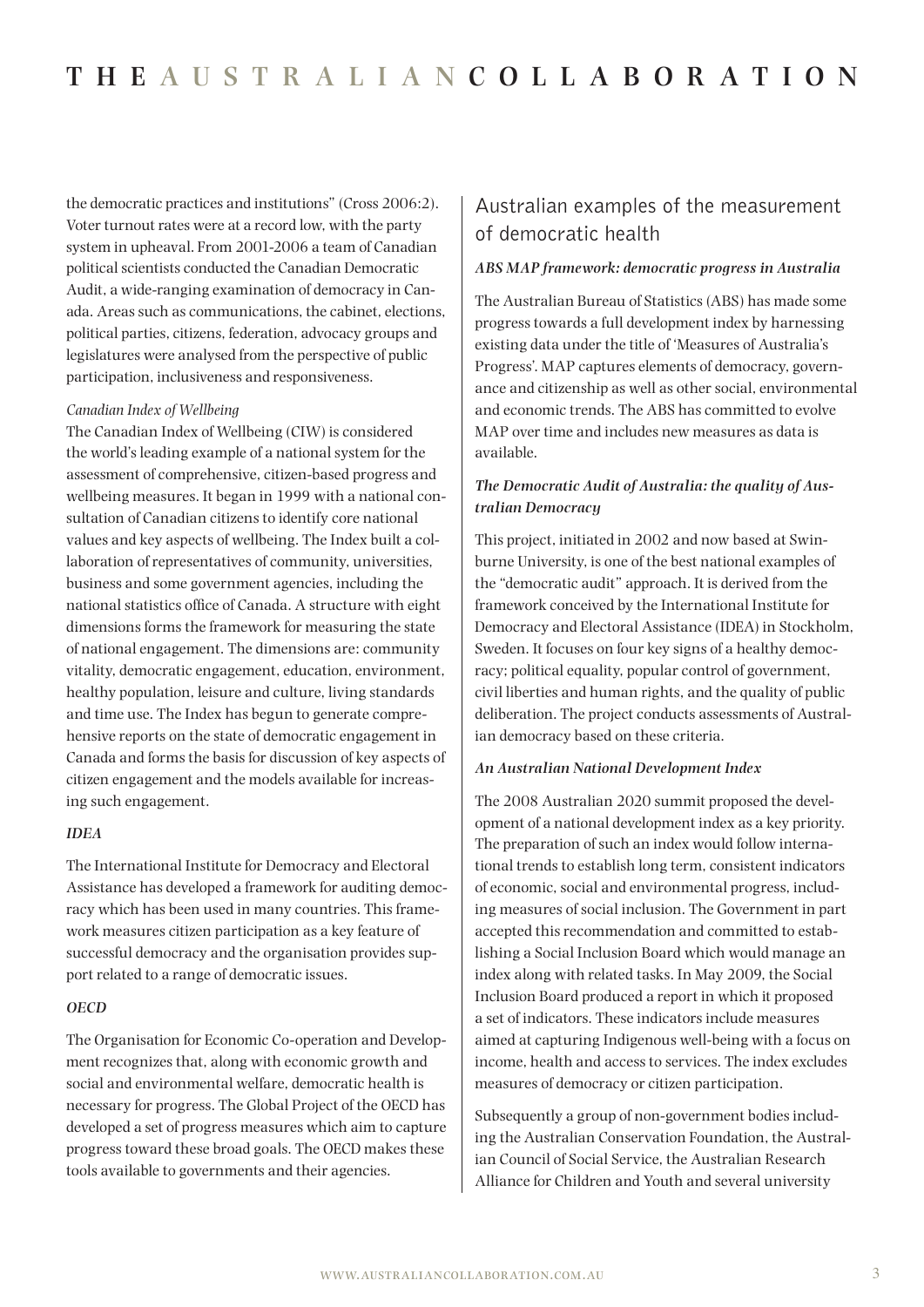bodies (with the involvement of the Australian Bureaus of Statistics), have come together to create an independent body that would prepare a comprehensive index modelled on the Canadian Index of Well-being. The Australian National Development Index (ANDI) was established as an organisation in 2012. The ANDI pilot for a research and community engagement program should be completed by May 2013, with plans to establish a national conversation about progress, wellbeing and sustainability.

#### *Other Australian practices and problems: 2020 Summit*

At the Australian 2020 meeting, a wide range of proposals for strengthening democracy were also supported by the Governance group. These included the idea of establishing an Australian commission into democracy and citizen participation which would: hold community hearings on the state of democracy across Australia; carry out and commission detailed research on key issues in Australian democracy; report on current and likely future problems of democracy; and suggest a series of strategically linked measures to strengthen the quality and degree of participation in democracy in Australia at all levels. There were also many specific proposals to improve civic participation, citizen trust, parliamentary performance, civics education, deliberative democracy, and voter enrolment, as well as strong support for a national human rights bill.

The federal Government's response a year later was muted, in effect endorsing only the concept of developing improved electronic democratic processes and considering holding a series of public forums. Given that the Summit was established to bring together the 'best and brightest' in Australia to address the most important long term challenges in Australia's future, this was a disappointing response.

#### *Open Government Partnership*

With Australia joining the Open Government Partnership in mid-2013 (a multilateral organisation working for transparency in government, citizen participation, fighting corruption and strengthening governance), the government has committed to develop an action plan with citizen consultation. It is an opportunity to learn from the lessons of the 2020 Summit and improve the model of consultation/response.

# Priorities for Australian citizen participation

Incidents such as the Windsor Hotel development scandal, when a strategy memo proposing a bogus consultation process leaked from within the office of the Victorian Minister for Planning, have damaged citizen trust in consultation processes carried out by Government. To take citizen participation seriously governments should:

- commit to true collaborative decision making
- implement findings from the Citizen's Parliament study (see **<www.newdemocracy.com.au>**)
- promote the significance of citizen involvement in democratic engagement, and illustrate what might be done by drawing attention to examples
- encourage governments at every level to make use of such devices to engage citizens more actively
- establish and refine regimes of measurement of community well-being which involve citizens, as has been done in the Canadian example.

Currently, community groups in Australia carry out important consultation and research activities which strengthen democracy but do this with little help from government. There needs to be co-operation and input from government to encourage more real community dialogue.

### Sources

Australian Bureau of Statistics, Measuring Australia's Progress

**<http://www.abs.gov.au/ausstats/abs@.nsf/mf/1370.0>**

Australian National Development Index **<http://www.andi.org.au/>**

Australian Social Inclusion Board, 2012, Social Inclusion: A compendium of social inclusion indicators. How's Australia faring?

**[http://www.socialinclusion.gov.au/resources/how](http://www.socialinclusion.gov.au/resources/how-australia-is-faring)[australia-is-faring](http://www.socialinclusion.gov.au/resources/how-australia-is-faring)**

Brenton, S., 2005, Public Confidence in Australian Democracy

**[http://arts.anu.edu.au/democraticaudit/](http://arts.anu.edu.au/democraticaudit/papers/20050501_brenton_public_conf_dem.pdf) [papers/20050501\\_brenton\\_public\\_conf\\_dem.pdf](http://arts.anu.edu.au/democraticaudit/papers/20050501_brenton_public_conf_dem.pdf)**